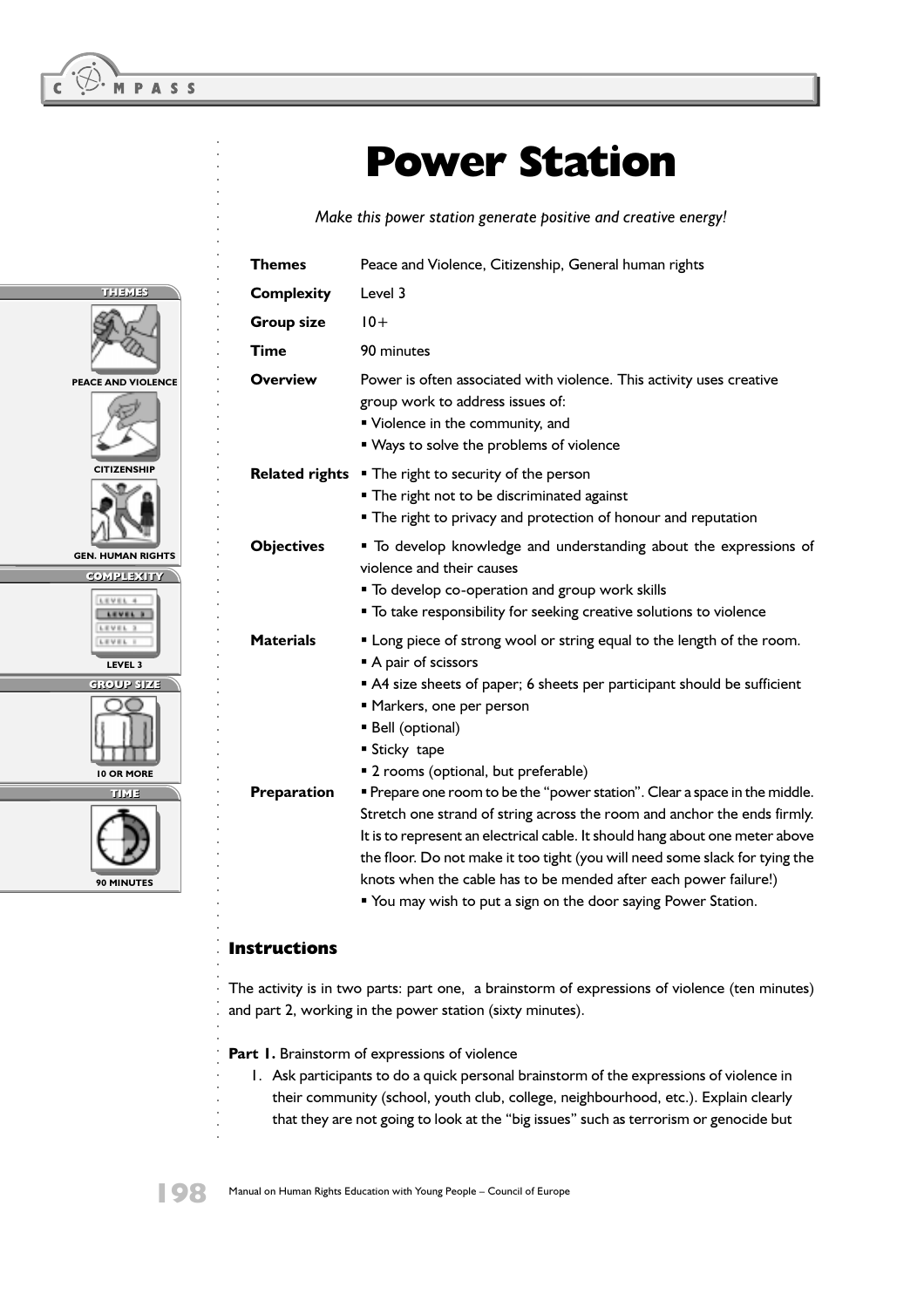rather for those expressions of violence we all meet in everyday life, for instance, mobbing, bullying, verbal abuse, sarcasm, jokes in poor taste, etc.

- 2. Ask people to use the markers and to write in big letters. They should use key words or a short phrase and write each idea on a separate piece of paper.
- 3. Collect the sheets together and do a quick check to see if there are any that repeat the same expression. Discard the duplicates.
- 4. Give the participants a five-minute break while you prepare for the next part. Fold the sheets of paper over and hang them over the "electric cable". The papers should be spaced at about 0.5 m intervals from each other. It will be necessary to tape them onto the string so that they stay in position and do not slide.

### Part 2. In the power station

- 1. Now invite the participants into the "power station", where they are going to work as technicians.
- 2. Split the participants into 2 groups.
- violence wall meet in everyday life, for instance,<br>sarcasm, lokes in poor taste, etc.<br>They should use key<br>de a quick check to see if there are any that repeat<br>the abad dos on a separate piece of paper.<br>They are do a quick 3. Tell them that this power station generates "negative energy" and that because "negative energy" is very heavy there are often power failures. (Your job is to simulate the power failure by cutting the string at a point between two "problem" papers) Their job is to reverse the situation and to put some "positive energy" into the wires.
- 4. Explain that when a power failure is imminent the lights will flicker and they will hear a bell. As soon as the electricity is cut, one person from each group must run forward to the cable. They each grab a broken end, which they then hold together "to temporarily enable the electricity to flow again".
- 5. With their spare hand, each technician takes one of the pieces of paper, which are hanging on either side of the break, and reads the message out loud.
- 6. Both groups are now responsible for mending the failure. Give them five minutes to come up with a proposal for solutions for the two problems.
- 7. The groups then share and discuss their proposals and agree the solutions for each problem. These are then written on clean sheets of paper and handed to the technicians.
- 8. The technicians now knot the ends of the "cable" together and tape the "solutions" pieces of paper over the join to make a permanent repair.
- 9. Stick the two used "expression of violence" pieces of paper on the wall.
- 10. Now cut somewhere else along the "cable" and repeat the exercise. The activity finishes when all the "expression of violence" papers have been removed from the wire and are replaced by "solutions" papers.
- 11. Finally, collect all the "solutions papers" off the wire and stick them on the wall beside the various expressions of violence.

## Debriefing and evaluation

Start the debriefing with a review of the activity itself and then go on to discuss each expression of violence and the proposed solutions:

- How did people feel during the activity? Did they enjoy it? Why (not)?
- § What are the causes of the particular expressions of violence identified?
- § Were the proposed solutions and actions realistic? In the short term? In the longer term?
- § What challenges or resistance might people face when trying to implement these solutions?